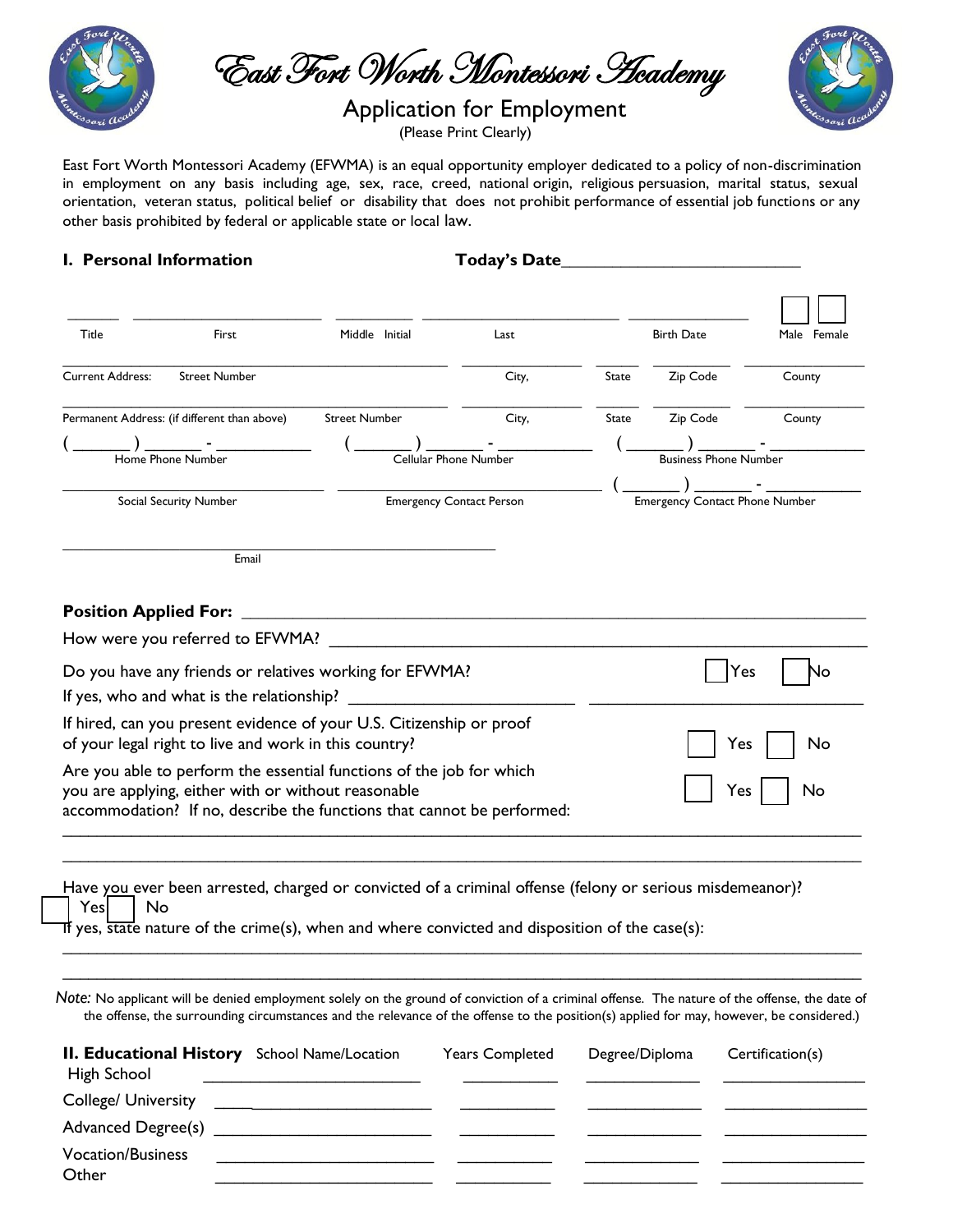#### **III. Employment Record**

List below all present and past employment starting with your most recent employer for the last five years. Account for all periods of unemployment. You must complete this section even if attaching a resume.

| Dates Employed:                                     |              |        |                   |                      |
|-----------------------------------------------------|--------------|--------|-------------------|----------------------|
|                                                     |              |        |                   | <b>Yes</b><br>No     |
| Company                                             | Supervisor's | Phone  | Annual or         | Cont <del>act</del>  |
| Name                                                | Name         | Number | Hourly Salary     | Permission           |
|                                                     |              |        |                   |                      |
|                                                     |              |        |                   | No<br>$\mathsf{Yes}$ |
| Company                                             | Supervisor's | Phone  | Annual or         | Contact              |
| Name                                                | Name         | Number | Hourly Salary     | Permission           |
|                                                     |              |        |                   |                      |
|                                                     |              |        | $\mathbf{\Sigma}$ | Yes<br>No            |
| Company                                             | Supervisor's | Phone  | Annual or         | Contact              |
| Name                                                | Name         | Number | Hourly Salary     | Permission           |
| Dates Employed: The Contract of Reason for Leaving: |              |        |                   |                      |
|                                                     |              |        | \$                | $Yes$ $\vert$<br>No  |
| Company                                             | Supervisor's | Phone  | Annual or         | Contact              |
| Name                                                | Name         | Number | Hourly Salary     | Permission           |
|                                                     |              |        |                   |                      |
|                                                     |              |        |                   | Yel<br>No            |
| Company                                             | Supervisor's | Phone  | Annual or         | Contact              |
| Name                                                | Name         | Number | Hourly Salary     | Permission           |
|                                                     |              |        |                   |                      |
|                                                     |              |        |                   | Yes  <br>No          |
| Company                                             | Supervisor's | Phone  | Annual or         | Contact              |
| Name                                                | Name         | Number | Hourly Salary     | Permission           |
|                                                     |              |        |                   |                      |

#### **IV. References**

List below three (3) persons not related to you who have knowledge of your work performance within the last three (3) years.

| Name of Reference | Years Known | Telephone Number                 |
|-------------------|-------------|----------------------------------|
|                   |             | <b>Service Contract Contract</b> |
|                   |             | <b>COLLEGE</b>                   |
|                   |             |                                  |

#### **V. Work Availability**

If your application receives favorable consideration, when will you be available to begin work? \_\_\_\_\_\_\_\_\_\_\_\_\_

**Disclaimer & Signature:** I certify that my answers are true and complete to the best of my knowledge. If this application leads to employment, I understand that false or misleading information in my application or interview may result in my release.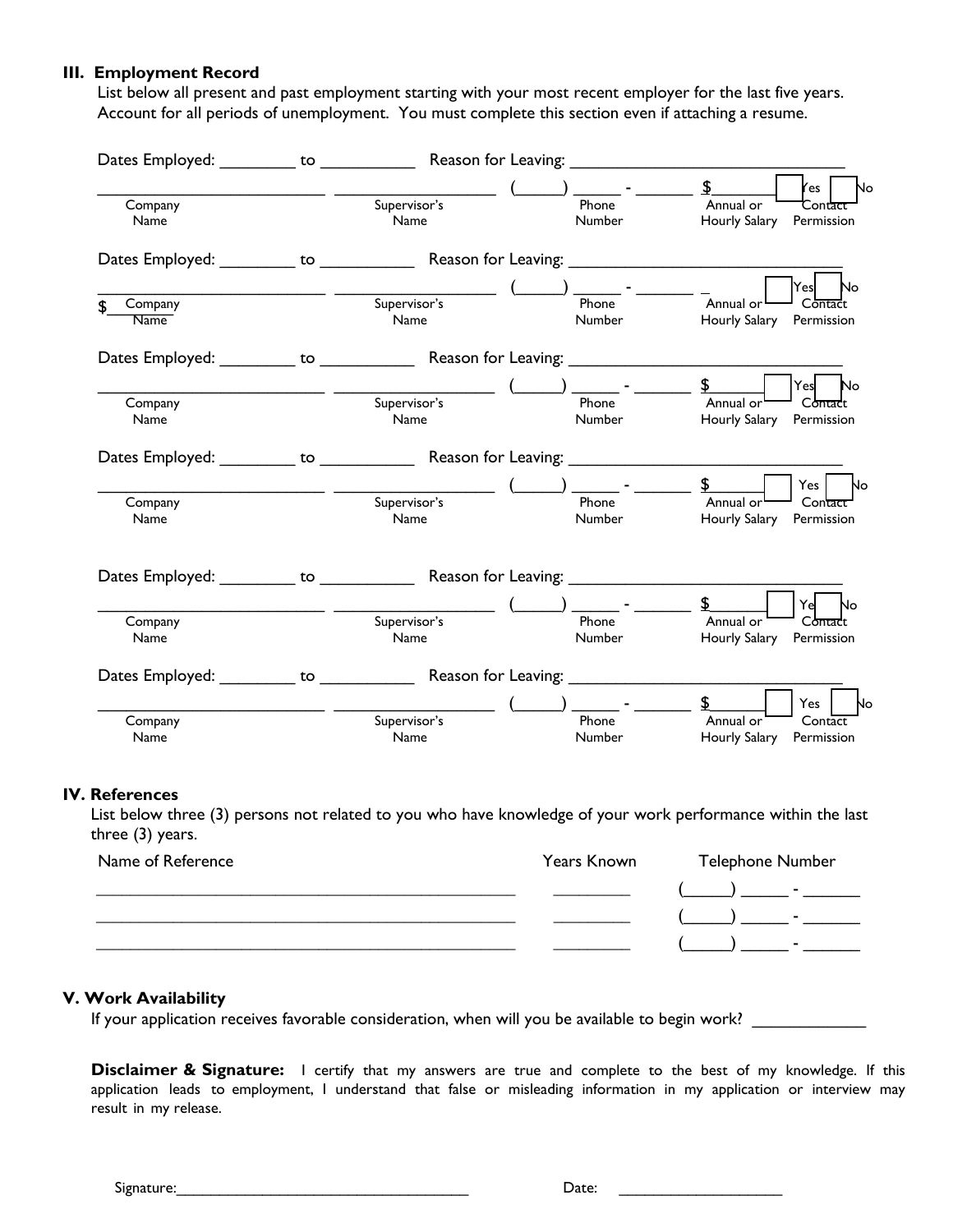#### **East Fort Worth Montessori Academy**

#### **DPS Computerized Criminal History (CCH) Verification**

I, The computerized Criminal intervals are the computerized Criminal intervals and  $\mathbf{I}$ ,  $\mathbf{I}$ ,  $\mathbf{I}$ ,  $\mathbf{I}$ ,  $\mathbf{I}$ ,  $\mathbf{I}$ ,  $\mathbf{I}$ ,  $\mathbf{I}$ ,  $\mathbf{I}$ ,  $\mathbf{I}$ ,  $\mathbf{I}$ ,  $\mathbf{I}$ ,  $\mathbf{I}$ ,  $\mathbf{I}$ , APPLICANT or EMPLOYEE NAME (Please print) History (CCH) verification check will be performed by accessing the Texas Department of Public Safety Secure Website and will be based on name and DOB identifiers I supply.

Because the name-based information is not an exact search and only fingerprint record searches represent true identification to criminal history, the organization conducting the criminal history check for background screening is not allowed to discuss any criminal history record information obtained using the name and DOB method. Therefore, the agency may request that I have a fingerprint search performed to clear any misidentification based on the result of the name and DOB search.

For the fingerprinting process I will be required to submit a full and complete set of my fingerprints for analysis through the Texas Department of Public Safety AFIS (Automated Fingerprint Identification System). I have been made aware that in order to complete this process I must make an appointment with Li Enrollment Services, submit a full and complete set of my fingerprints, request a copy be sent to the agency listed below, and pay a fee of  $$^{52.00}_{-}$$  to the fingerprinting services company, L1 Enrollment Services.

Once this process is completed and the agency receives the data from DPS, the information on my fingerprint criminal history record may be discussed with me.

**(This copy must remain on file by your agency. Required for future DPS Audits)** 

| Signature of Applicant or Employee                                                    | <b>Applicant Date of Birth</b>                                                                                                                                                                                                            |
|---------------------------------------------------------------------------------------|-------------------------------------------------------------------------------------------------------------------------------------------------------------------------------------------------------------------------------------------|
| <b>Date</b>                                                                           | <b>Please:</b>                                                                                                                                                                                                                            |
| <u>East Fort Worth Montessori Academy ______</u><br><b>Agency Name (Please print)</b> | Check and Initial each Applicable Space                                                                                                                                                                                                   |
| Agency Representative Name (Please print)                                             | YES NO<br>initial                                                                                                                                                                                                                         |
| <b>Signature of Agency Representative</b>                                             | Purpose of CCH:<br>Hire Not Hired<br>initial                                                                                                                                                                                              |
| Date                                                                                  | Date Printed: Note that the print of the print of the print of the print of the print of the print of the print of the print of the print of the print of the print of the print of the print of the print of the print of the<br>initial |
|                                                                                       | Destroyed Date:<br>initial                                                                                                                                                                                                                |
|                                                                                       | Retain in your files                                                                                                                                                                                                                      |